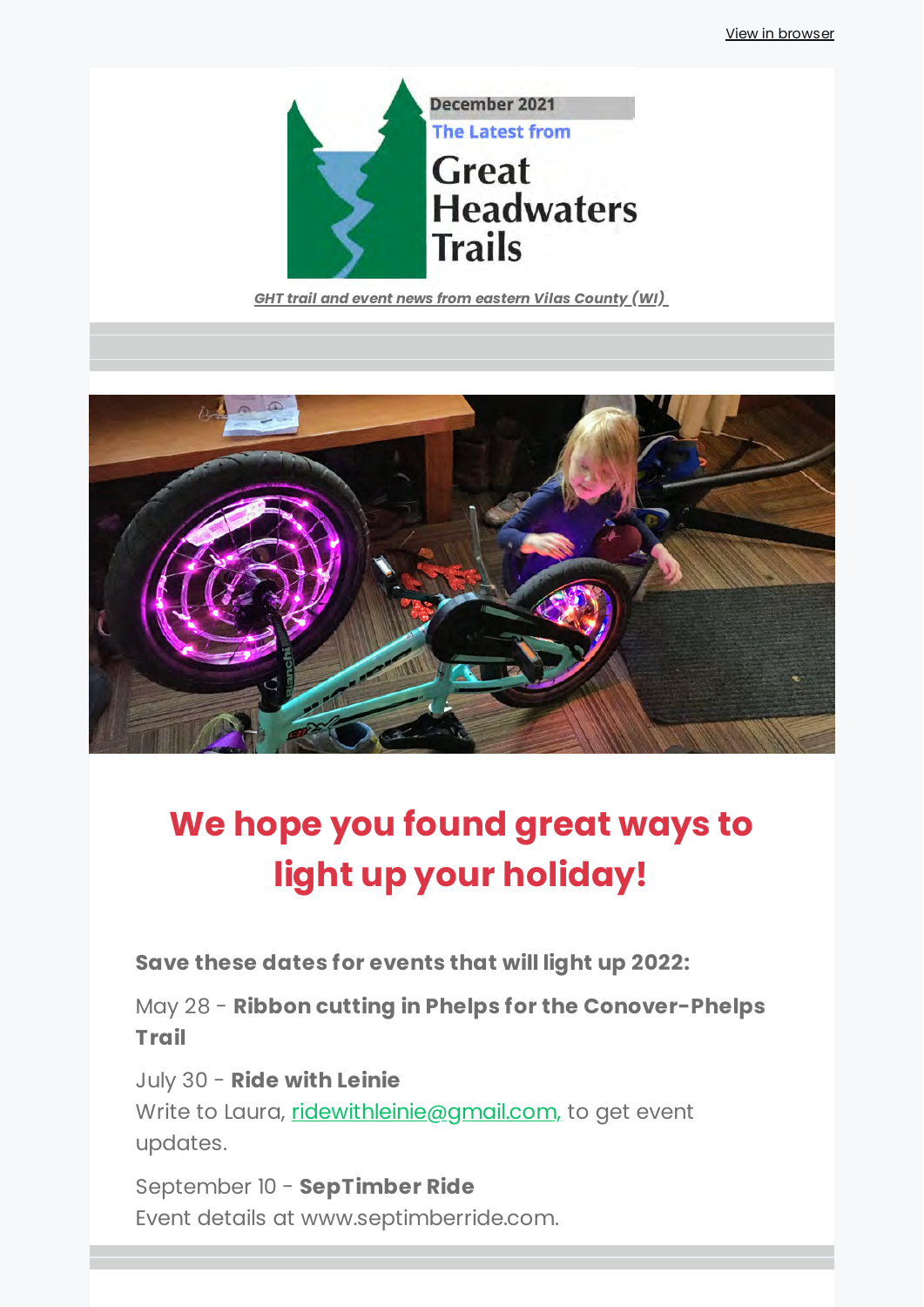

## **\$5,000 year-end challenge fund matched!**

## **Thank you to everyone who has supported our work so far! (There is more to do...)**

We are arateful for all the donors who have contributed to GHT's progress up until now, and especially thank those of you whose donations combined to surpass the \$5,000 challenge fund announced just last month.

As we said then, we're enjoying the glow of achievement as 2021 comes to an end, and we look forward to accomplishing more good things in 2022. Tackling the Wisconsin River bridge phase of the River Trail is at the top of the list for next year.

We are still accepting donations to support that price-y project and to build up the Conover-Phelps Trail Enhancement Fund. You can **make a donation online** [to help us meet either of those goals. You can also mail donations](https://greatheadwaterstrails.app.neoncrm.com/forms/2022---devised-in-lat-2021?utm_source=newsletter&utm_medium=email&utm_campaign=ght_news_challenge_fund_more_than_matched_big_things_planned_for_2022&utm_term=2021-12-27) for either purpose to GHT at PO Box 609, Eagle River, WI 54521.

Thank you, and Happy New Year!

**Great Headwaters T rails, GHT , is an all-volunteer nonprof it organization based in eastern Vilas County in Wisconsin's Northwoods. T o learn more about joining our corps of volunteers, email us at [ghtinf o@ghtrails.org.](mailto:ghtinfo@ghtrails.org.)**

#### **Of f icers and Directors**

Tim Wright, president, Neal Adams, vice-president, Mark Olson, treasurer, Troy Walters, secretary, Woody Ahlborn, Rollie Alger, Mike Bishop, Gary Meister, and Mike Robillard. Jeff Currie, executive director

**Friends of the T rails coordinators**

**Conover-Phelps T rail** - Neal and Cheryl Adams **River T rail** - Mike Bishop, Jeff Currie, Anne Morrissey, Jim Meiers, and Chris Nafziger